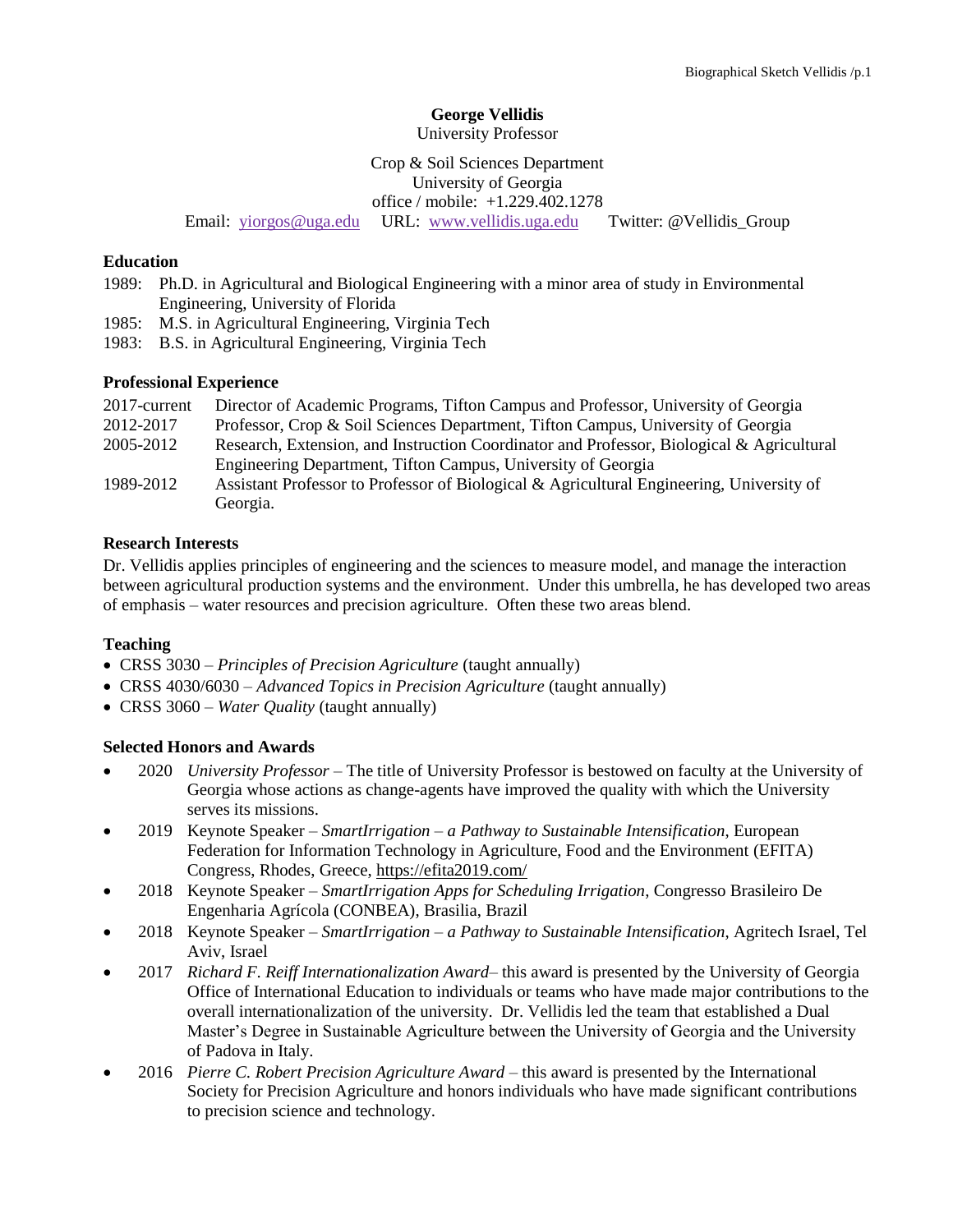- 2015 *University of Georgia College of Agricultural & Environmental Sciences D.W. Brooks Award for Excellence in Research* – This award recognizes exceptional creativity and excellence in the discovery, application, and integration of knowledge which contributes to timely problem-solving in the agricultural and environmental sciences.
- 2014 *Educational Aids Blue Ribbon Award from the American Society of Agricultural and Biological Engineers (ASABE)* for SmartIrrigation Apps for Scheduling Irrigation
- 2012 University of Georgia Tifton Campus *Award of Excellence for Research*
- 2007 Keynote Speaker *When Everything Connects: Is the Wireless Revolution Coming to Agriculture?*, 6th European Conference on Precision Agriculture, Skiathos, Greece
- 2004 University of Georgia Tifton Campus *Award of Excellence for Teaching*

# **Leadership and Related Activities**

- Leader and developer of the TransAtlantic Precision Agriculture Consortium (TAPAC) a group of 3 American and 3 European universities dedicated to internationalizing the teaching, research and extension programs of the member universities [\(www.vellidis.org/tapac\)](http://www.vellidis.org/tapac).
- Led the development of a dual Master's degree in Sustainable Agriculture between the University of Georgia and the University of Padova, Italy. The first students enrolled during Fall Semester 2016.
- One of five creators and now vice-chair of NESPAL the National Environmentally Sound Production Agriculture Laboratory at the University of Georgia [\(www.nespal.org\)](http://www.nespal.org/).
- Leader of a USDA-NIFA Conservation Effects Assessment Program (CEAP) project and team member of the USDA-NIFA National CEAP Synthesis project.
- University of Georgia team leader for the Southeast Climate Consortium (SECC) and member of the SECC Executive Committee
- Adjunct faculty in the Odum School of Ecology at the University of Georgia; Plant, Soil and Agricultural Systems Department, Southern Illinois University; and the Dimitris Perrotis College, Thessaloniki, Greece

#### **Mentees**

- Thesis Advisor in Last Five Years (of 6 Ph.D. students and 18 M.S. students) Anna Orfanou (Ph.D., current), Dimitris Pavlou (Ph.D., current), Lorena Lacerda (Ph.D., current), Arianna Toffanin (M.S., current), Aaron Bruce (M.S. 2019, Ph.D. student, University of Georgia), Logan Moore (M.S. 2018, Ph.D. student, University of Georgia), Shannon Parrish (M.S. 2017, Supply Chain Sustainability Coordinator, Premium Peanut), Yawen Bao (Ph.D. 2016, Post-doc, University of Tennessee), James Bevington (M.S. 2014, Commander, NASA Mars Habitat), Casey Harris (M.S. 2014, St. Johns Water Management District), Camden Lowrance (M.S. 2014, Sharpe Solutions), Andrew Mehring (Ph.D. 2013, Assistant Professor, University of Louisville)
- Postgraduate-Scholar Sponsor

Jaepil Cho (Research Scientist, APEC Climate Center, Korea), Taeil Jang (Assistant Professor, Chonbuk National University, Korea), Xi Liang (Assistant Professor, University of Idaho), Moukaram Tertuliano (current), Vasilios Liakos (now Assistant Research Scientist, University of Georgia)

## **Patents, Licensing Agreements, and Smartphone Application Releases**

- Liakos, V., E. Smith, and **G. Vellidis**. 2019. SmartIrrigation Blueberry App, [www.smartirrigationapps.org](http://www.smartirrigationapps.org/)
- Liakos, V., and **G. Vellidis**. 2019. SmartIrrigation Soybean App[, www.smartirrigationapps.org](http://www.smartirrigationapps.org/)
- **Vellidis, G.**, and V. Liakos. 2015. SmartIrrigation Cotton App, [www.smartirrigationapps.org](http://www.smartirrigationapps.org/)
- **Vellidis, G.**, M. Tucker, C. Perry, H. Henry, and R.W. Hill. 2013. *Licencing agreement* for the commercialization of the University of Georgia Smart Sensor Array (UGA SSA) for Scheduling Irrigation with Advanced Ag Systems of Dothan, AL, 20 September 2013.
- **Vellidis, G**., C.D. Perry, J.S. Durrence, D.L. Thomas, R.W. Hill, C.K. Kvien, T.K. Hamrita. 2003. *U.S. Patent 6,525,276* issued 25 February 2003 for "Crop Yield Monitoring System", Principal Inventor. Technology was licensed by WAG Corporation of Tupelo, MS.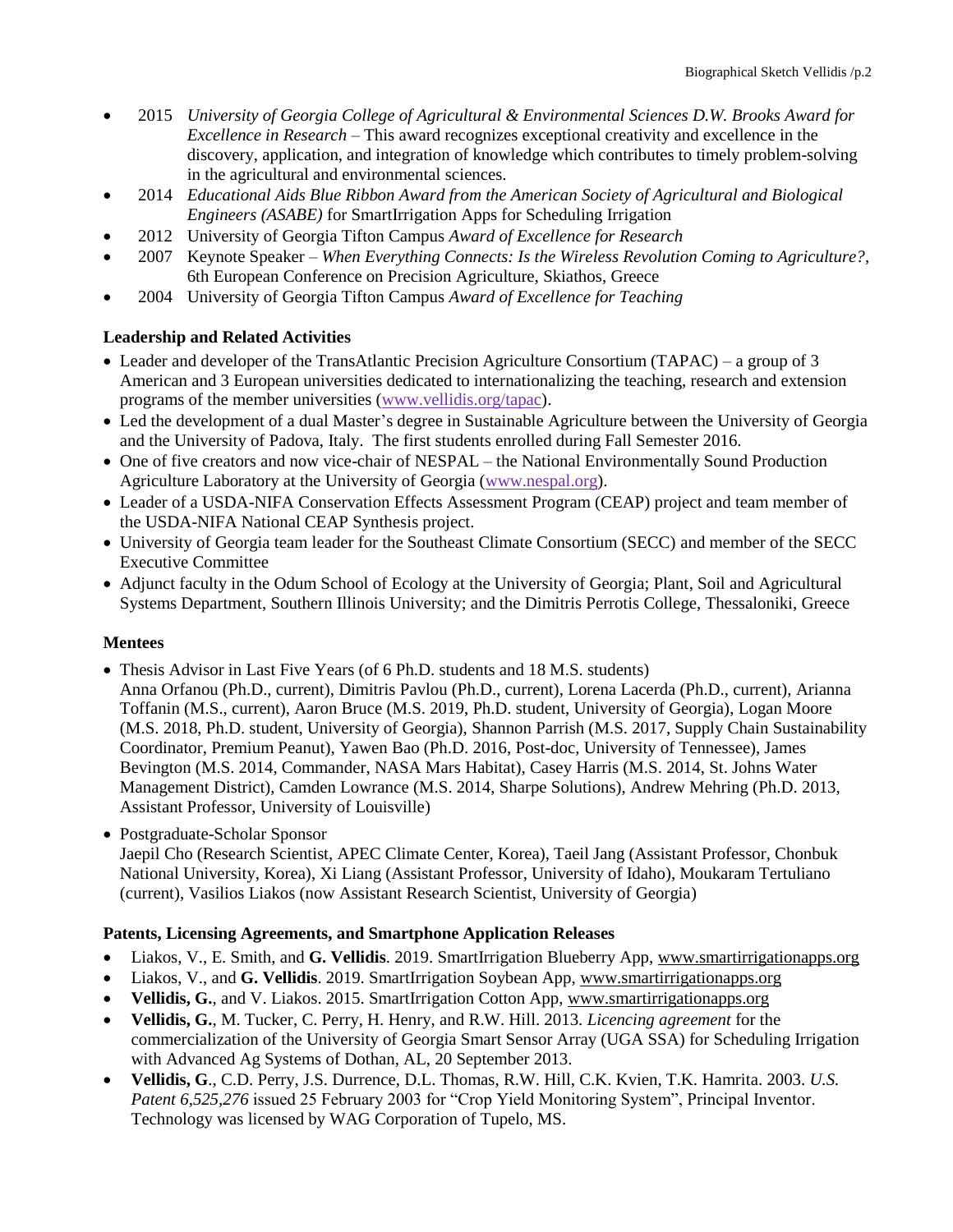**Recent Publications** (of 116 refereed journal articles, 11 book chapters, 146 conference proceedings) *\*Indicates works published by graduate students or post-docs mentored by Dr. Vellidis.*

### **Refereed Journal Articles**

- \*Debbie, L., M. Tertuliano, C. Harris, **G. Vellidis**, K. Levy, T. Coolong. 2019. *Salmonella* survival in soil and transfer onto produce via splash events. *Journal of Food Protection* 82(12):2023-2037. <https://doi.org/10.4315/0362-028X.JFP-19-066>
- Zurweller B, D. Rowland, M. Mulvaney, B. Tillman, K. Migliaccio, D. Wright, J. Erickson, K. Migliaccio, P. Payton, **G. Vellidis**. 2019. Optimizing cotton irrigation and nitrogen management using a soil water balance model and in-season nitrogen applications. *Agricultural Water Management* 216:306-314. <https://doi.org/10.1016/j.agwat.2019.01.011>
- \*Bevington, J., E. Scudiero, **G. Vellidis**, P. Teatini, F. Morari. 2018. Factorial kriging analysis leverages soil physical properties and exhaustive data to predict distinguished zones of hydraulic properties. *Computers and Electronics in Agriculture 156:426-438*.<https://doi.org/10.1016/j.compag.2018.11.034>
- \*Lee, D., M. Tertuliano**, G. Vellidis**, C. Harris. M.K. Grossman, S. Rajeev, K. Levy. 2018. Evaluation of grower-friendly, science-based sampling approaches for the detection of *Salmonella* in ponds used for irrigation of fresh produce. *Foodborne Pathogens and Disease,* Published Online: 01 Oct 2018, <https://doi.org/10.1089/fpd.2018.2441>
- \*Miller, L., **G. Vellidis**, Mohawesh, O, Coolong, T. 2018. Comparing a smartphone irrigation scheduling application with water balance and soil moisture-based irrigation methods: Part I—Plasticulture-grown tomato. *HortTechnology* 28(3):354-361.<https://doi.org/10.21273/HORTTECH04010-18>
- \*Miller, L., **G. Vellidis**, Coolong, T. 2018. Comparing a smartphone irrigation scheduling application with water balance and soil moisture-based irrigation methods: Part II—Plasticulture-grown watermelon. *HortTechnology* 28(3):362-369.<https://doi.org/10.21273/HORTTECH04014-18>
- \*Harris, C., Tertuliano, M., Rajeev, S., **Vellidis, G**. and Levy, K. 2018. Impact of storm runoff on *Salmonella* and *Escherichia coli* prevalence in irrigation ponds of fresh produce farms in southern Georgia. *J Appl Microbiol*, 124: 910-921. [https://doi.org/10.1111/jam.13689.](https://doi.org/10.1111/jam.13689)
- **Vellidis G**, Morari F, Battisti A, Berti A, Borin M, Broder J, Cabrera M, Cattarinussi R, Franklin D, McMaken V et al. 2017. From a precision agriculture consortium to a dual master's degree in sustainable agriculture. *Advances in Animal Biosciences* 8(02):738-742. [http://dx.doi.org/10.1017/S2040470017000346.](http://dx.doi.org/10.1017/S2040470017000346)
- \*Liakos V, Porter W, Liang X, Tucker MA, McLendon A, **Vellidis G**. 2017. Dynamic variable rate irrigation – a tool for greatly improving water use efficiency. *Advances in Animal Biosciences* 8(02):557- 563. [http://dx.doi.org/10.1017/S2040470017000711.](http://dx.doi.org/10.1017/S2040470017000711)
- Porter E, **Vellidis G**, Liakos V, Porter W, Branch B. 2017. An optical yield monitor for peanuts Proof of concept and evaluation. *Advances in Animal Biosciences* 8(02):199-203. [http://dx.doi.org/10.1017/S2040470017000061.](http://dx.doi.org/10.1017/S2040470017000061)
- \*Bao, Y., G. Hoogenboom, R.W. McClendon, **G. Vellidis**. 2017. A comparison of the performance of the CSM-CERES-MAIZE and EPIC models using maize variety trial data. *Agricultural Systems* 150:109–119, [http://dx.doi.org/10.1016/j.agsy.2016.10.006.](http://dx.doi.org/10.1016/j.agsy.2016.10.006)
- **Vellidis, G.,** V. Liakos, W. Porter, M. Tucker, X. Liang. 2016. A Dynamic Variable Rate Irrigation System. In Proceedings of the 13th International Conference on Precision Agriculture July 31 – August 3, 2016, St. Louis, Missouri, USA. International Society of Precision Agriculture, Monticello, IL.
- **Vellidis, G.**, V. Liakos, J.H. Andreis, C.D. Perry, W.M. Porter, E.M. Barnes, K.T. Morgan, C. Fraisse, K.W. Migliaccio. 2016. Development and assessment of a smartphone application for irrigation scheduling in cotton. *Computers and Electronics in Agriculture* 127:249–259, [http://dx.doi.org/10.1016/j.compag.2016.06.021.](http://dx.doi.org/10.1016/j.compag.2016.06.021)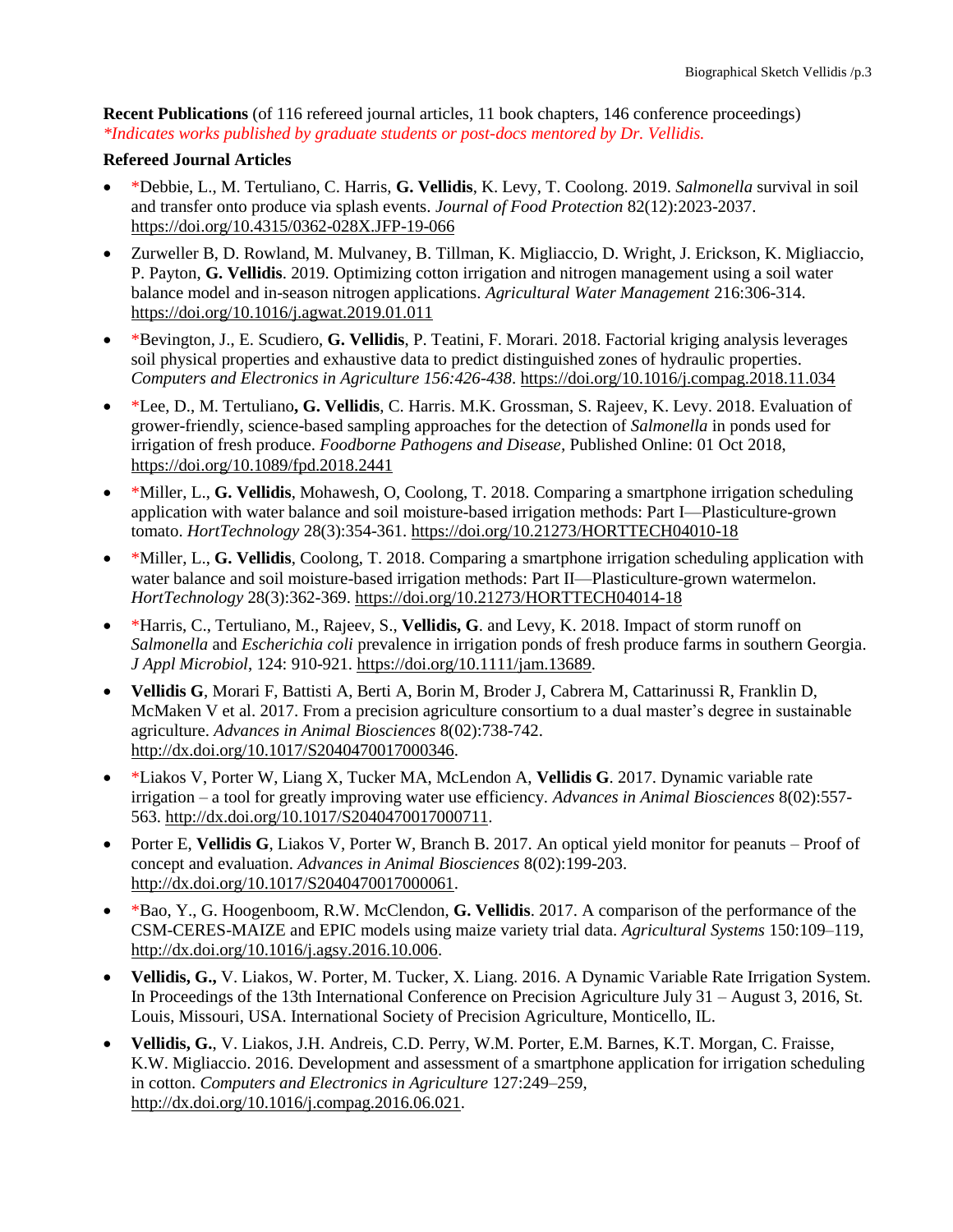- \*Liang, X., V. Liakos, O. Wendroth, and **G. Vellidis**. 2016. Using the van Genuchten model for irrigation scheduling. *Agricultural Water Management* 176:170–179, doi:10.1016/j.agwat.2016.05.030.
- Clevenger, J. K. Marasigan, V. Liakos, V. Sobolev, **G. Vellidis**, C. Holbrook, P. Ozias-Akins. 2016. RNA sequencing of contaminated seeds reveals the state of the seed permissive for pre-harvest aflatoxin contamination and points to a potential susceptibility factor. *Toxins* 8, 317; http://dx.doi.org/10.3390/toxins8110317.
- Antaki, E., **G. Vellidis**, C. Harris, P. Aminabadi, K. Levy, M.T. Jay-Russell. 2016. Low concentration of Salmonella in farm ponds and irrigation distribution systems used for mixed produce production in southern Georgia. *Foodborne Pathogens and Disease*, 13(10):551-558, [http://dx.doi.org/10.1089/fpd.2016.2117.](http://dx.doi.org/10.1089/fpd.2016.2117)

## **Published Conference Proceedings**

- \*Dos Santos, A., R. Da Silva, S. Gobbo, L. Lacerda, A. Toffanin, **G. Vellidis**. 2019. Using remote sensing to map in-field variability of peanut maturity. In: J.V. Stafford (Ed.), Precision Agriculture '19 - Papers Presented the 12th European Conference on Precision Agriculture (12ECPA), Montpellier, France, Wageningen Academic Publishers, p605-611, doi:10.3920/978-90-8686-888-9 (*Peer Reviewed*).
- \*Liakos, V., W. Porter, J. Kilcher, A. Sawyer, A. D. Pavlou, Orfanou, **G. Vellidis**. 2019. A model for precision irrigation scheduling of soybeans for the southeastern U.S. In: J.V. Stafford (Ed.), Precision Agriculture '19 - Papers Presented the 12th European Conference on Precision Agriculture (12ECPA), Montpellier, France, Wageningen Academic Publishers, p943-950, doi:10.3920/978-90-8686-888-9. (*Peer Reviewed*)
- Marinello, F., B. Stenberg, D.S. Paraforos, S. Fountas, B. Tisseyre, C.G. Sorensen, J.A. Martinez-Cassanovas, S.G. Vougioukas, Y. Cohen, K. Sudduth, L. Sartori, M. Karkee, **G. Vellidis**. 2019. Agriculture and digital sustainability: A digitization footprint. In: J.V. Stafford (Ed.), Precision Agriculture '19 - Papers Presented the 12th European Conference on Precision Agriculture (12ECPA), Montpellier, France, Wageningen Academic Publishers, p83-89, doi:10.3920/978-90-8686-888-9. (*Peer Reviewed*)
- Bondesan, L., F. Morari, G.T. Morata, **G. Vellidis**, B.V. Ortiz, A.F. Jimenez. 2019. Evaluating and improving soil sensor-based variable rate irrigation scheduling on farmers' fields in Alabama. In: J.V. Stafford (Ed.), Precision Agriculture '19 - Papers Presented the 12th European Conference on Precision Agriculture (12ECPA), Montpellier, France, Wageningen Academic Publishers, p649-656, doi:10.3920/978-90-8686-888-9. (*Peer Reviewed*)
- Aru, F. **G. Vellidis**, A. Gertsis, F. Morari. 2019. Investigation of spraying efficiency of an aerial spraying system in a super-high density olive grove in Greece. In: J.V. Stafford (Ed.), Precision Agriculture '19 - Papers Presented the 12th European Conference on Precision Agriculture (12ECPA), Montpellier, France, Wageningen Academic Publishers, p357-363, doi:10.3920/978-90-8686-888-9. (*Peer Reviewed*)
- Zancanaro, E., **G. Vellidis**, F. Morari, A. Gertsis, F. Marinello. 2019. Developing crop canopy model for irrigation of high density olive groves by using UAV imagery. In: J.V. Stafford (Ed.), Precision Agriculture '19 - Papers Presented the 12th European Conference on Precision Agriculture (12ECPA), Montpellier, France, Wageningen Academic Publishers, p421-427, doi:10.3920/978-90-8686-888-9. (*Peer Reviewed*)
- \*Liakos, V., **G. Vellidis**, M. Tucker, and C. Cox. 2018. The First Application of Dynamic Variable Rate Irrigation to Cotton in Georgia: A Case Study. In S. Boyd, M. Huffman and B. Robertson (eds) Proceedings of the 2018 Beltwide Cotton Conferences, San Antonio, January 3-5, 2018, National Cotton Council, Memphis, TN, paper 16778, p.395-403.
- \*Perry, C., V. Liakos, W. Porter, M. Tucker, X. Liang, **G. Vellidis**. 2016. A Dynamic Variable Rate Irrigation Control System. Proceedings of the 2016 Irrigation Association Educational Conference, December 05-09, 2016, Las Vegas, Nevada, USA, Irrigation Association, Fairfax, Va., 12p.
- Porter, W., V. Liakos, C.D. Perry, J. Andreis, E. Barnes, K. Morgan, C. Fraisse, K. Migliaccio, **G. Vellidis**. 2016. A Smartphone Application for Scheduling Irrigation in Cotton. Proceedings of the 2016 Irrigation